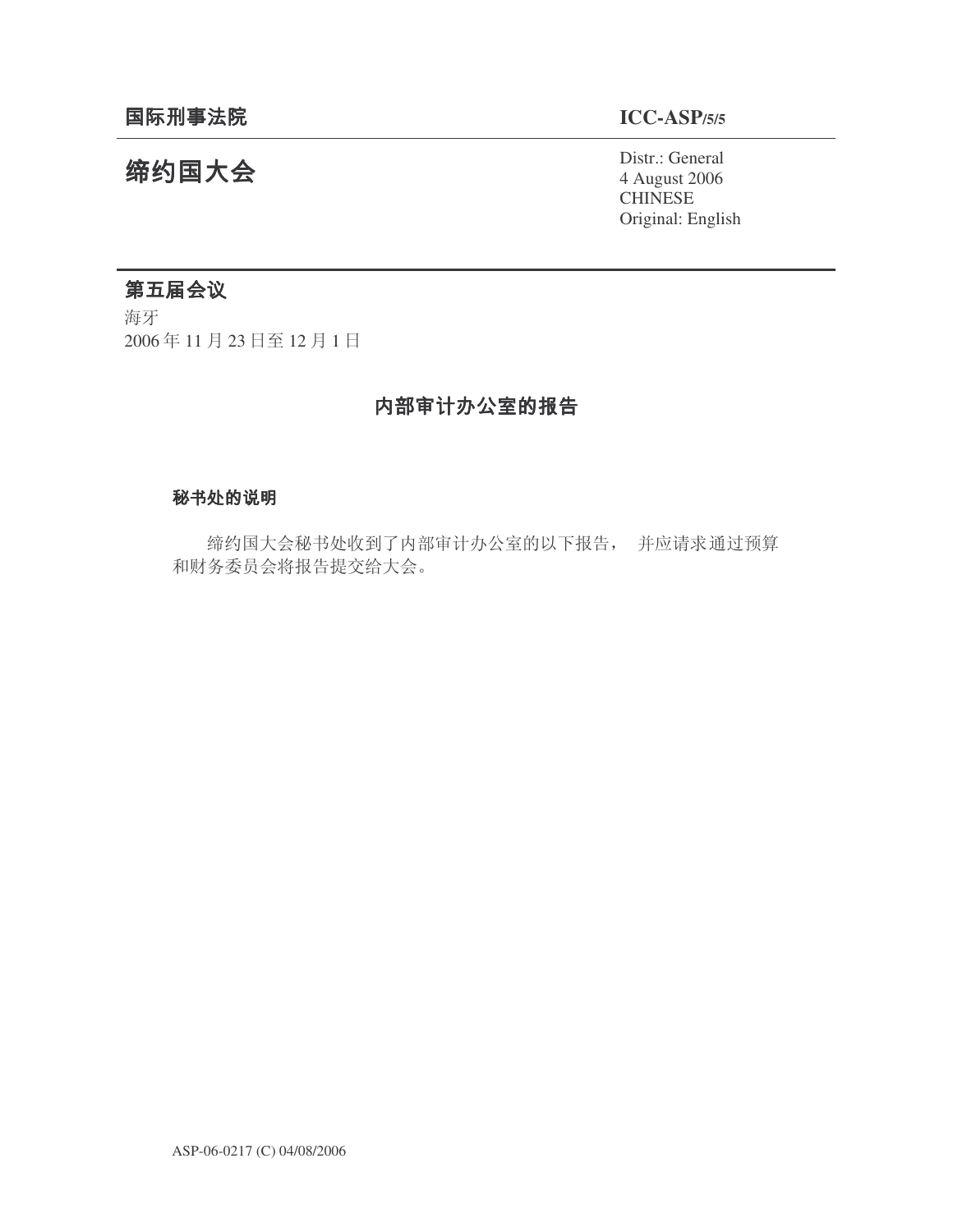ICC-ASP/5/5 Page 2

送文函

依照大会在其 2003年9月第二届会议上通过的决定, 内部审计办公室通过 预算和财务委员会向大会提交其第二份年度报告。

> 内部审计办公室主任 乔·马尔蒂尔(签字) 2006年7月18日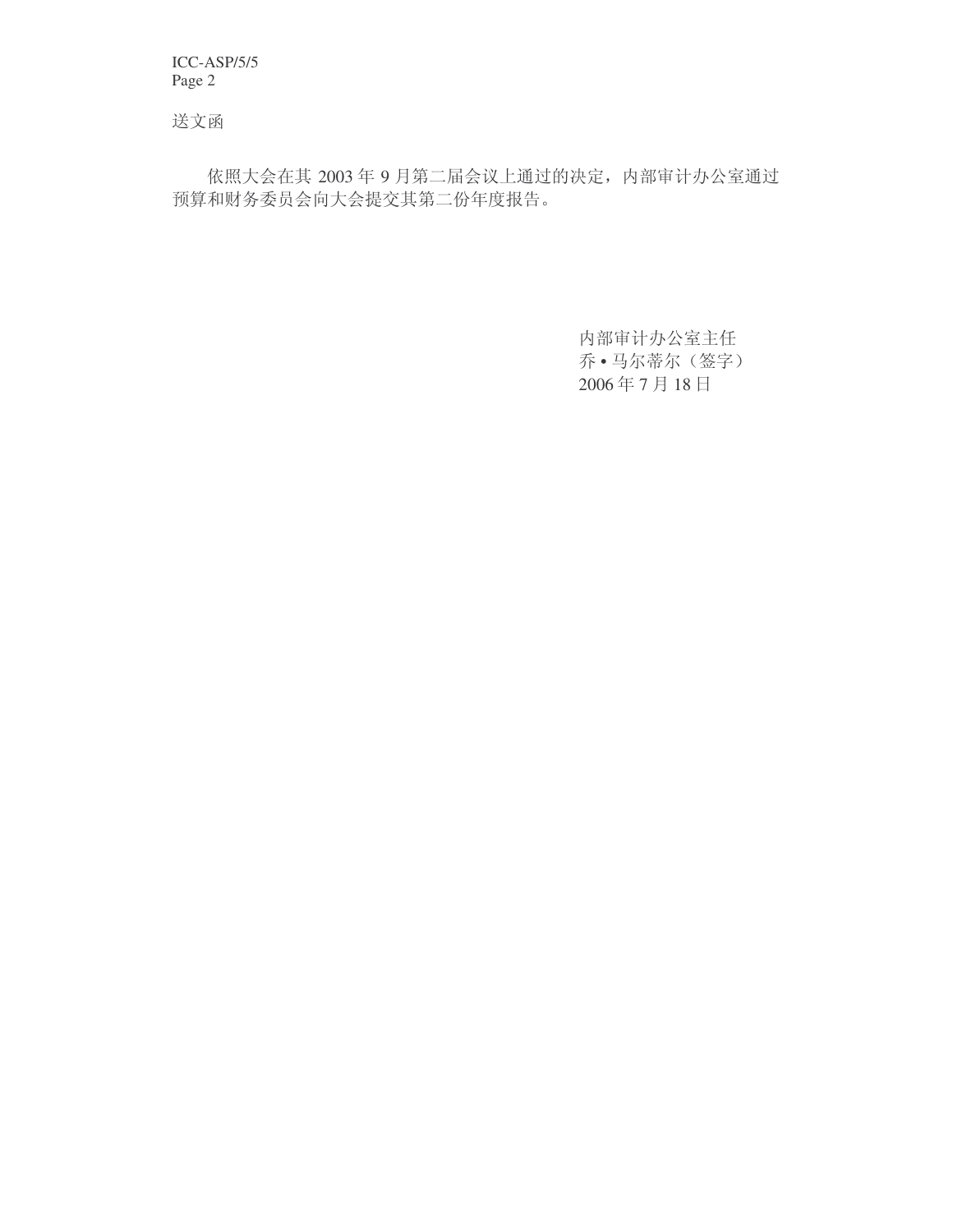|      |             |                           | 页次                       | 段次             |  |
|------|-------------|---------------------------|--------------------------|----------------|--|
|      | 概述          |                           |                          |                |  |
| I.   | 导言          |                           | 5                        | $1 - 10$       |  |
| II.  |             |                           | 6                        | $11 - 12$      |  |
| III. | 业绩审计结果      |                           |                          |                |  |
|      | $A_{\cdot}$ | 对招聘、甄选和任命工作人员及编外人<br>员的审计 | 6                        | $13 - 21$      |  |
|      | <b>B.</b>   | 实施 SAP 企业资源规划系统           | 8                        | $22 - 30$      |  |
|      | $C_{\cdot}$ | 数字无线电通信系统的购置              | $\mathbf Q$              | $31 - 35$      |  |
| IV.  |             |                           | 10                       | $36 - 39$      |  |
| V.   | 其他事项        |                           |                          |                |  |
|      | $A_{\cdot}$ | 与外聘审计员的协调                 | 11                       | 40             |  |
|      | <b>B.</b>   | 内部监督委员会                   | 11                       | $41 - 43$      |  |
|      |             |                           | 办公室的人员配置/预算<br>落实建议的进展情况 | $\overline{4}$ |  |

目录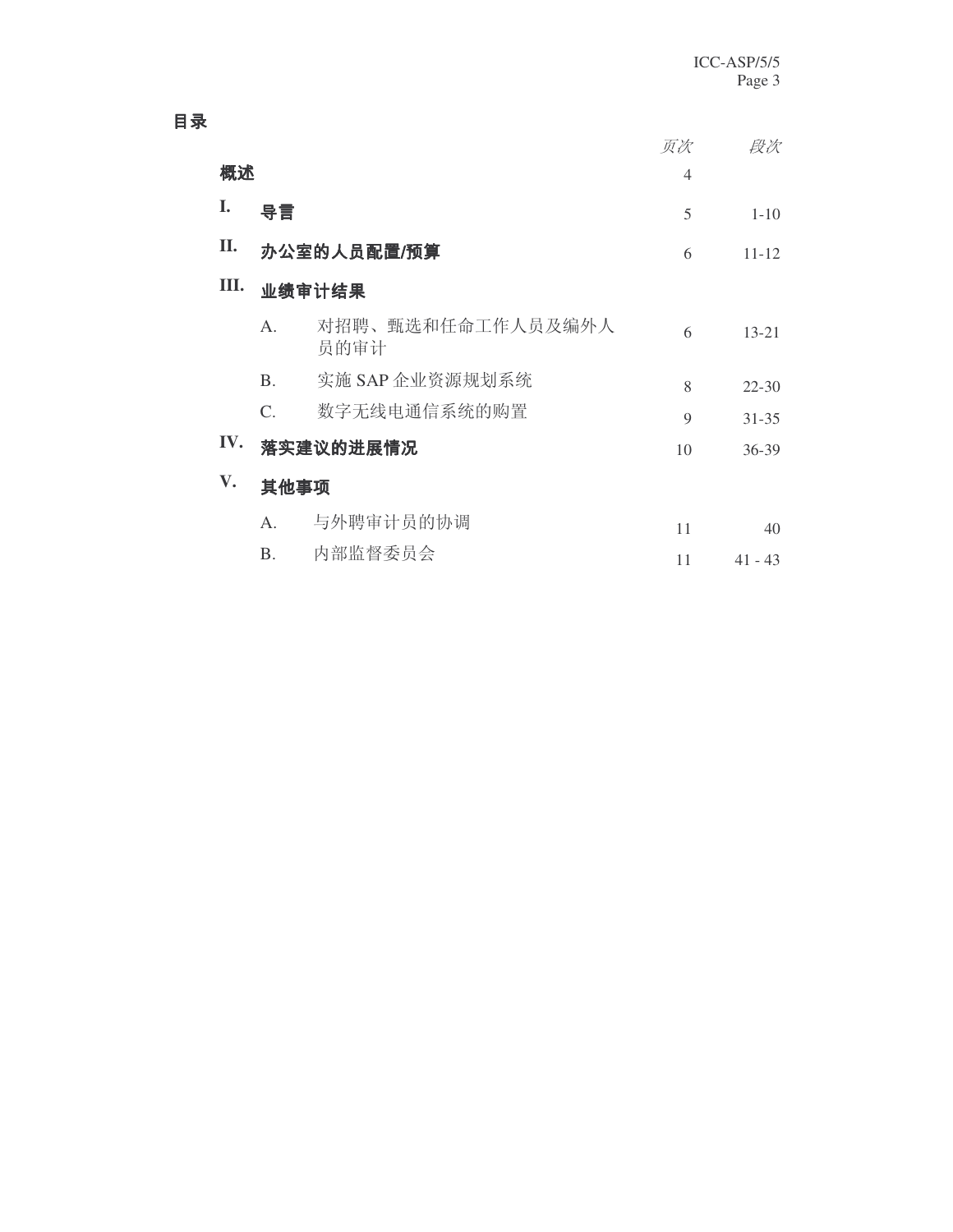#### 概述

内部审计办公室 在过去一年活动的重点是执行办公室基于风险的审计计 划。办公室还对高级管理层日益增加的临时要求做出了回应。

办公室就下列事项提出了详细的业绩审计报告: 工作人员和编外人员的招 聘、甄选和任命; SAP 企业资源规划系统的实施; 以及数字无线电通信系统的 购置。关于业绩审计的目标、范围和结论以及管理层就此作出的反应的概述载 于本报告第三部分。根据预算和财务委员会对 提供报告的期望,内部审计办公 室将向委员会第七届会议提交补充细节。

管理层已对业绩审计报告做出了反应, 并已告知办公室 其审计建议正得到 仔细的分析而且其中许多建议已付诸实施。本报告的第 36 至 39 段总结了办公 室进行的协助管理层监测审计意见 落实情况的工作。办公室认为已建立了一项 有效的跟踪和监测审计建议的制度, 管理层已同意在将来保持这一制度。

实地办事处业绩审计的规划阶段进 展得很快, 但被推迟以使得管理层能完 成建立实地办事处的工作,预计这一工作将于 2007 年完成。办公室还完成了与 财产管理业绩审计有关的 审查工作,并正在起草其报告。在信息安全管理员的 协助下,为回应管理层关于评估被害人和律师司 为保护被害人和证人的私密性 而采取的控制措施的要求 所做的工作进展 得很好。这些审计的结果将 反映在 2007年的报告中。

办公室的工作旨在协助管理层 执行更正式的政策和管理结构, 以更好地确 保以切合实际和可控制的方式保持财务和行政上的灵活性,并对结果有明确的 问责。

办公室仍然可以接触到所有人, 包括法院机关的 领导, 并能接触到各种账 簿、记录和其他文件, 在办公室看来 这对其开展工作是必要的。然而, 支持性 文件并不总是存在的,而且管理层对报告,包括建议的正式反应还可以更及时 些。办公室正与管理层合作, 建立一种目的在于更及时地审定。审计报告的过 程。

办公室感谢在过去一年所得到的帮助和合作,并期待着继续就法院内部控 制、管理制度和做法的设计是否适当、运作是否有效为机关领导提供客观和及 时的信息、保证和建议。办公室相信, 其工作对预算和财务委员会 及大会履行 其监督职能也是有益的。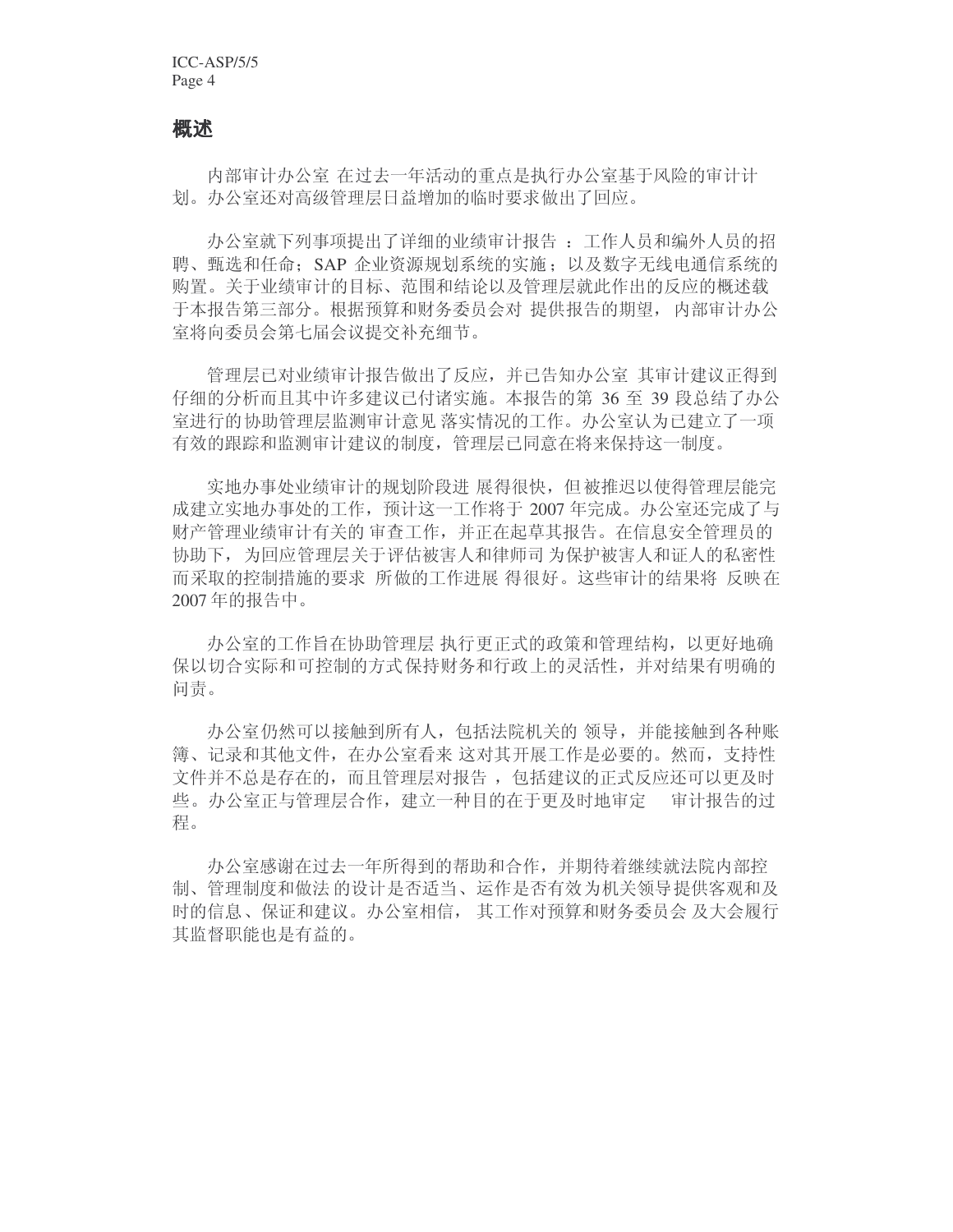# **I.**

1. 现根据 2003年 9 月大会在其第二届会议上通过的决定向缔约国大会("大 会")甚?? 语际刑事法院("法院")内部审计办公室("办公室")的第二 份报告, 在报告中办公室赞同预算和财务委员会的建议, 即"内部审计员应能 够独立地决定他 / 她的年度工作计划, 包括委员会提出的 任何问题, 而且内部 审计员应就办公室的活动通过委员会向大会提交年度报告。"<sup>1</sup>

2. 办公室根据《罗马规约》、《财务条例和细则》以及大会 的有关决议进行 工作, 办公室根据一般可接受的共同审计标准讲行工作。

3. 办公室在过去一年的活动重点是执行办公室基于风险的审计计划,这一计 划得到了由法院三个 机关领导组成的法院内部监督委员会的赞同。该计划 散发 给了预算和财务委员会的第五届会议。办公室还对高级管理层日益增加的临时 要求做出了回应,就广泛的行政和财务事项 为他们提供咨询和帮助,例如办公 室协助警卫和安全科分析和报告了外包某些警卫人员服务的费用和益处(见文  $#$  ICC-ASP/5/CBF.1/3).

4. 根据内部审计章程, 2办公室向监督委员会提交了关于招聘、甄选和任命工 作人员及编外人员以及实施 SAP 企业资源规划系统的详细业绩审计报告。因对 财产管理进行审计 还向委员会提交了关于购 置数字无线电通信系统的另一份 单 独报告。根据预算和财务委员会在其第六届会议上讨论的委员会对办公室提交 报告的期待,本报告第三部分提供了关于上述业绩审计报告的目标、范围、结 论以及管理层所做反应的详细信息。还将向预算和财务委员会第七届会议提交 一份关于审计意见、结果和建议的补充信息的非正式报告。

5. 实地办事处业绩审计的计划阶段进展得很快,但是在法院 机关领导的建议 下有所推迟。管理层已确定了影响完成建立实地办事处 工作的一些尚待解决的 问题。这些问题可望在 2007 年得到解决。审计规划工作验证了管理层关于到目 前为止所取得的进展情况以及尚待完成的工作的 大部分评估意见。为协助这一 进程,办公室向 机关领导提供了在审计规划阶段提出的补充意见以及在管理层 所列清单中未予充分解决的那些意见的概要。管理层已告知办公室,这些意见 将在制定法院关于其继续和计划中在实地的存在的战略和执行计划时予以考 虑。

6. 本报告第 36 至 39 段概述了办公室在协助管理层监测落实审计意见的进展 情况方面所做的工作。办公室认为,已建立了一项有效地跟踪 和监测审计意见 的制度, 管理层已同意在将来保持这一制度。

7. 截至报告的日期, 办公室还完成了与财产管理业绩审计有关的工作, 并正 在起草其报告。在信息安全管理员的协助下, 对管理层提出的评估被害人和律

<sup>&</sup>lt;sup>1</sup> 国际刑事法院罗马规约缔约国大会正式记录, 第二届会议, 2003 年9 月8 日至 12 日, 纽约 (联合国出版 物, 销售编号 C.03.V.13) 第二部分, A.1, 第1段和第二部分, A.6, 第29 段。

 $^2$  ICC-ASP/4/4, 附件 I。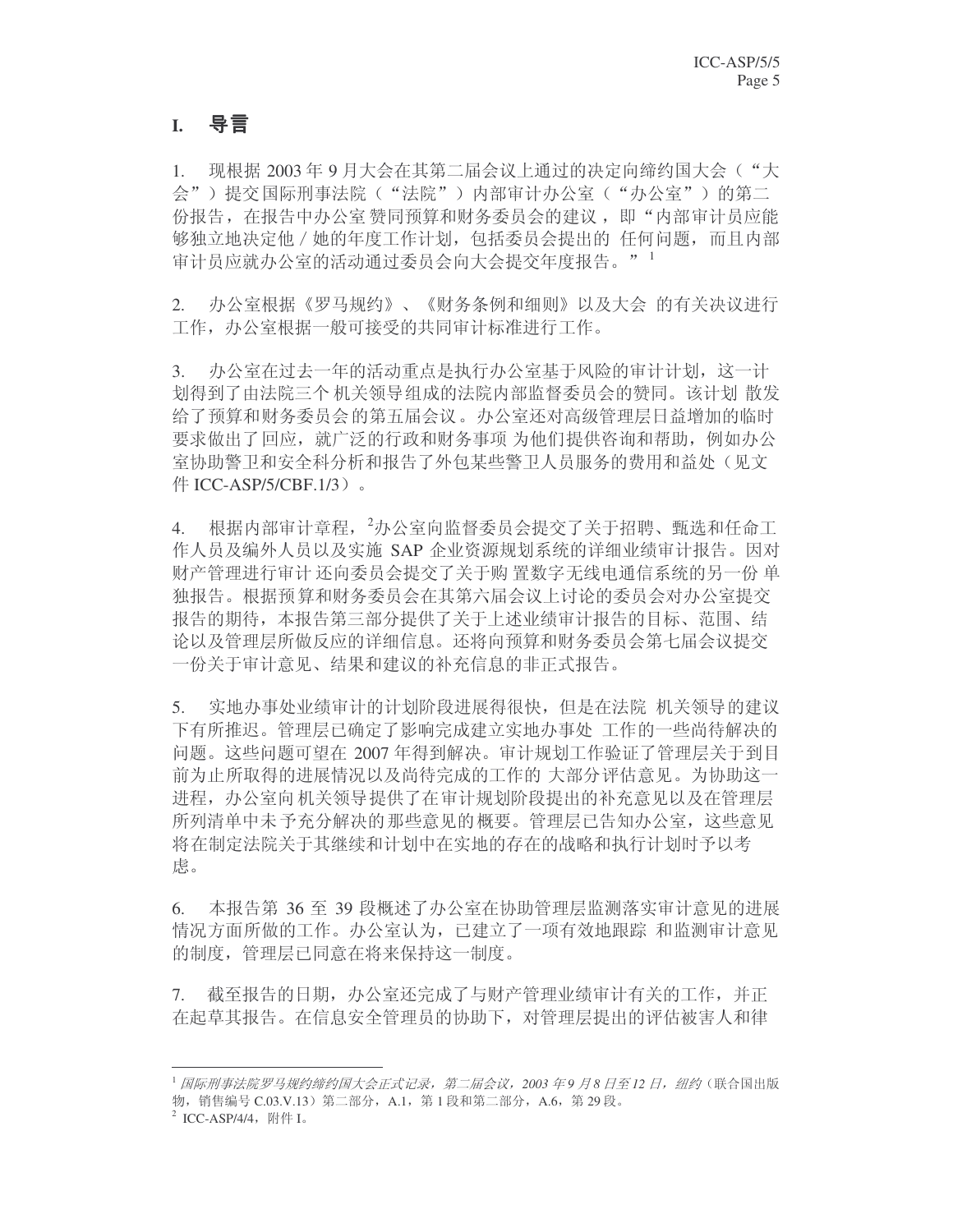师司为了保护被害人和证人的私密性而采取的控制措施的工作进展 得很快。这 些审计工作的结果将载于 2007 年的报告中。

8. 办公室支持管理层的意见,即在法院发展的这一阶段,需要有财务和行政 上的灵活性来执行已批准的工作计划。办公室的工作旨在协助管理层执行更正 式的政策和管理结构以更好地确 保以切合实际和有控制的 方式保持财务和行政 上的灵活性,并对结果有明确的问责。

9. 办公室仍然可以接触所有的人, 包括 机关领导以及各种账簿、记录和其他 文件, 办公室认为这对其开展工作是必要的。然而, 支持性文件并不总是存在 的,而且管理层对报告,包括建议所做的正式反应是缓慢的。办公室正与管理 层合作, 建立一种旨在及时地审定审计报告的进程。

10. 办公室感谢过去一年所得到的 帮助和合作, 并期待着继续就法院内部控 制、管理制度和做法的设计是否适当、运作是否有效为机关领导提供客观和及 时的信息、保障和建议。办公室相信,其工作对于预算和财务委员会和大会履 行其监督职能也是有益的。

# II. 办公室的人员配置/预算

11. 办公室是一个相对较小的组织单位, 由主任、一名专业类工作人员和一名 一般事务类工作人员组成。核准的办公室 2006 年预算 341,000 欧元不到 2006 年 法院全部预算 82.417.200 欧元 1%的一半。许多公共资金资助的组织的惯用做法 是审计预算应占全部年度计划开支的约 0.5-1%。

12. 办公室要求 2007 年增加一个新的高级审计员职位。这一新职位将使办公室 能够继续提供与法院活动的增长和复杂性相称的, 、充分和适当的审计工作。它 还将使办公室能够继续对管理层提出的日益增加的 复杂服务要求做出反应。 提 议的办公室 2007 年全部预算仍处于上述范围的较低一端,大大低于其他组织的 可比较的预算。

# **III.**

## A. 招聘、甄选和任命工作人员及编外人员

## 导言

13. 国际刑事法院是一个前所未有的新机构,而且法院各机关的独立性使其复 杂化,在这样的一个单位中,有效地设计并实施 招聘、甄选和任命工作人员及 编外人员的程序是一种 本身固有的复杂的管理挑战:然而, 这对实现本组织的 目标至关重要。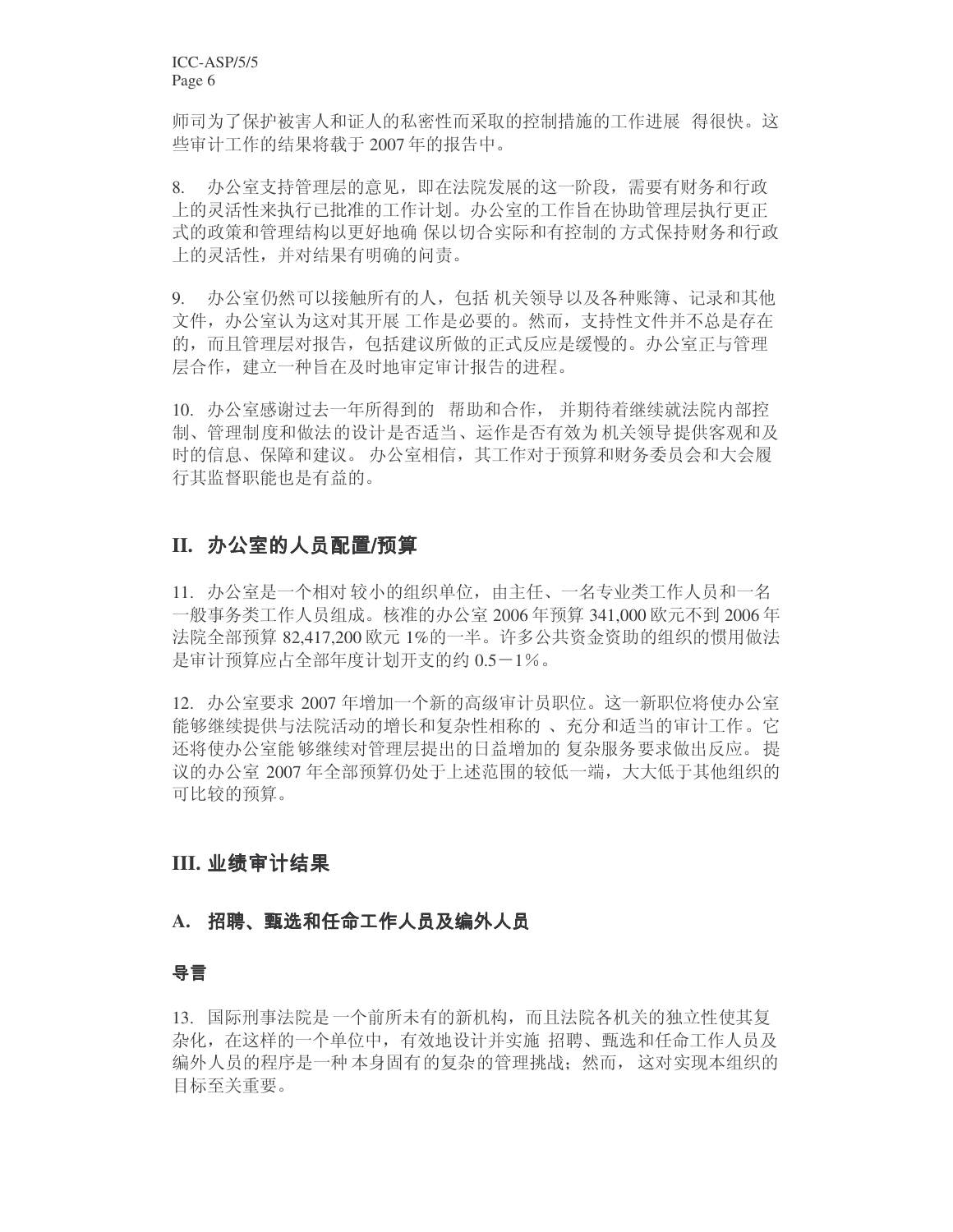14. 挑战在于提供充分的灵活性, 以便以低成本高效益的方式满足法院的要 求,同时尊重缔约国大会 通过的重大人力资源管理原则。根据这些原则, 法院 工作人员应该是高质量的; 他们一般应当通过竞争来 甄选, 同时也要充分考虑 到代表世界主要法律 体系的必要性、公平的地域代表性以及公 平的男女代表 性: 而且他们的报酬应当符合联合国共同制度。

#### 审计的重点及范围限制

15. 审计的重点是检查法院自成立至 2004 年期间与工作人员和编外人员招聘、 甄选和任命有关的关键做法和制度。审计的目的是确定上述过程是否:

- ▶ 能够使法院确保其人员具有最高水准的效率、才能以及诚实正直的品 格:
- ▶ 充分考虑到了经济性、效率和有效性;
- > 符合《规约》和法院《工作人员条例》。
- 16. 另外一个目的是要找出良好的做法并提出需要改进的领域。

17. 由于人力资源科对收到的所有申请记录仅保存一年的时间,而且对于从合 格的申请人当中挑选面试候选人有所帮助的材料很少, 审计不能 为最初的筛选 工作的准确性和公正性提供保证。

#### 结论

18. 总的来说,审计的结论是,法院成立初期的各种制度和做法 确保达到上述 目的的水平是低的。在审计结束时,这些制度和做法有所改进,保证的水平为 低至中等,而且正在计划采取更多的改进措施。

19. 审计工作在下列方面找到了一些较好的做法和可以改进之处: 规划; 作用 和责任: 落实地域代表性、性别平衡和代表世界上主要法律 体系等原则, 以及 结果的报告。

#### 管理层的反应

20. 管理层在做出反应时谈到, 他们非常感谢为报告所做出的努力, 报告为将 来的改进奠定了一个坚实的基础。报告为工作人员和 编外人员的招聘、甄选和 任命提供了有益的帮助,这将有助于在法院内这些重要领域的建设和改进。

21. 管理人员还谈到, 将对建议进行认真的分析, 实际上 已经采纳了其中某些 建议。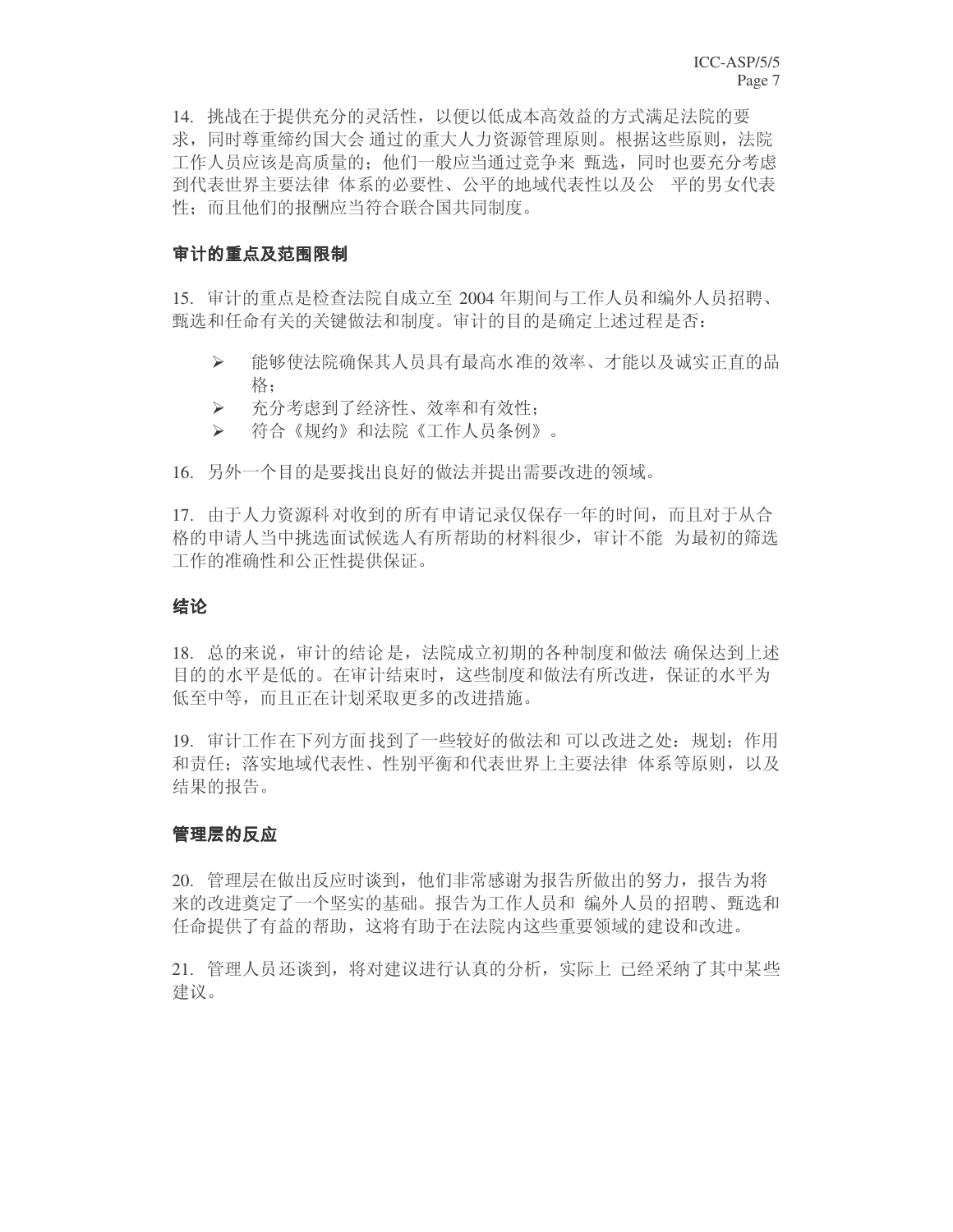#### B. 实施 SAP 企业资源规划系统

#### 导言

22. 实施 SAP 企业资源规划系统 (ERP) 对于法院既定目标, 即建立一个完全 一体化的电子法院来说至关重要。对于 像法院这样规模的一个新机构来说,这 是一项复杂并具有挑战性的项目,这个项目在 2003 年早期启动,截至 2005 年 12 月 31 日已经承诺的项目支出总额约为 470 万欧元。

23. 这个系统在完全实施以后, 应当能够为提高业务工作效率提供机会, 应能 加强内部控制,更好地遵守《财务条例和细则》以及法院《工作人员条例》 , 而且还应当能够更好地提供管理信息。

#### 审计的重点及范围限制

24. 审计的重点是检查 2005 年 12 月 31 日之前決院与执行 SAP-ERP 项目有关 的主要做法和控制制度。审计的目的是要确定:

- > 是否是根据恰当的战略和项目目标来对项目的实施讲行管理的:
- > 项目的实施是否充分考虑到了效率和经济性:
- > 有效性报告的程序是否已经到位;
- ▶ 项目的实施是否是允许采用符合《规约》、《财务条例和细则》以及法 院《工作人员条例》的控制环境。

25. 另外的一个目标是通过找出良好的做法以及提出 需要改进的领域来帮助法 院管理继续执行和将要执行的项目。

26. 由于 SAP 审计信息系统 (AIS) 尚未实施, 办公室无法对应用软件的内部安 全和使用监测控制进行有效的电脑化检验。另外, 2006 年 2 月之前不能实现数 据传递, 这意味着截至 2005 年 12 月 31 日办公室不能提供有关传递准确性和完 整性的实质性审计保证。

#### 结论

27. 总的来说, 审计结论是项目管理良好, 而且在执行一项无疑是很复杂的任 务方面已经取得了很大的进展 。然而,审计中也注意到,由于运作方面的 制 约,项目很多阶段的执行日期都有所拖延,与项目最初的预算相比较,总体费 用增加了很多,而且实现提高法院行政管理的效率和有效性这一项目的 整体目 标仍然是一项重大的挑战。

28. 一些重要的业务工作仍然处在系统之外, 其中包括充分利用 SAP-ERP 财务 和预算编制模块、电子招聘、旅行和资产管理。此外, 由于全部的行政职能和 工作尚未完全纳入系统, 充分利用该系统 优越性的能力仍然是有限的, 特别是 在提供管理信息方面。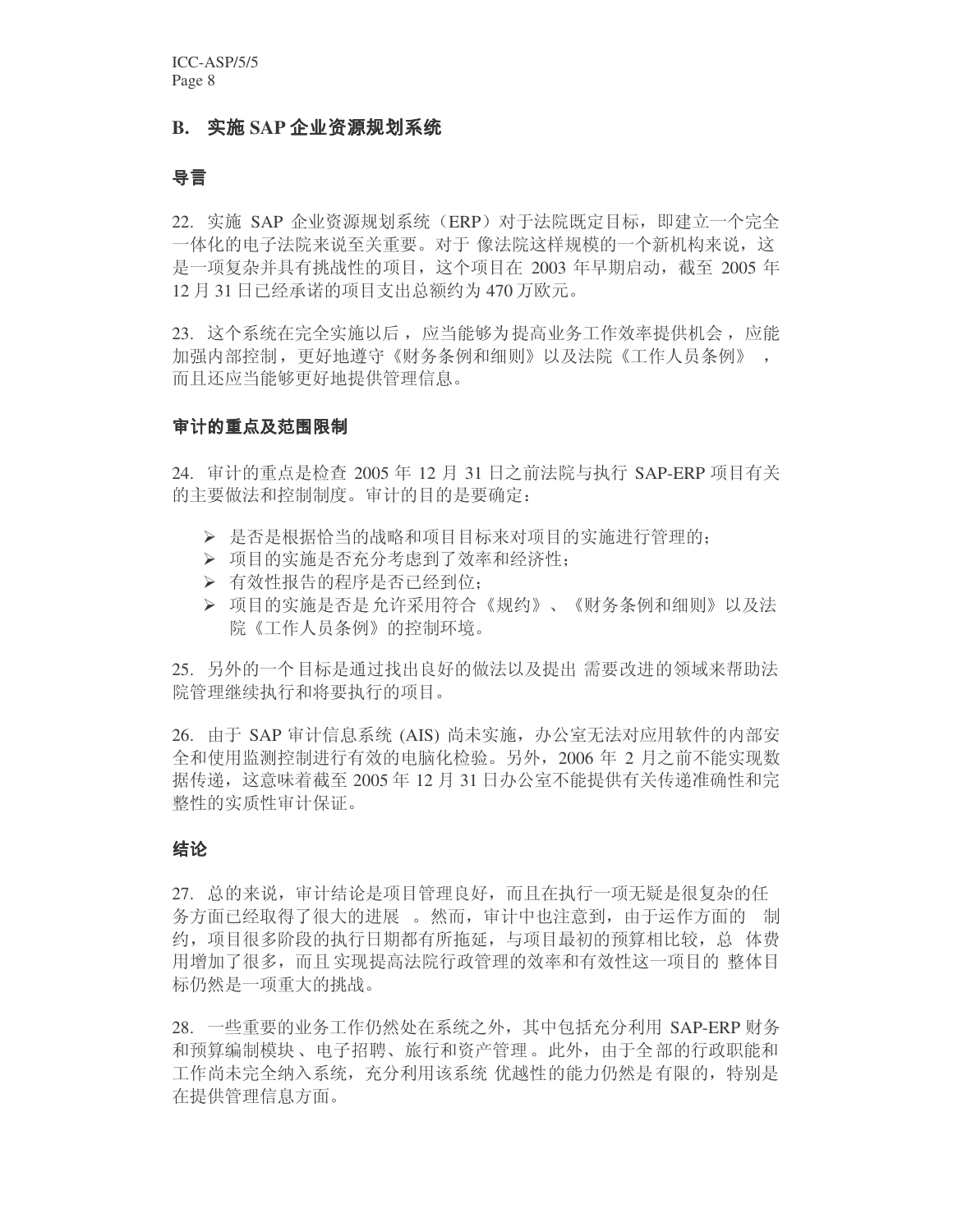29. 审计工作找出了一些好的做法, 在将来的项目中应当坚持下去, 例如, 任 用有献身精神 的项目经理 以及在项目章程中 规定明确的商定目标、任务和责 任。审计中还明确了一些将来的项目管理 需要加以改进的领域。其中包括 确保 项目的主管和项目的执行者 在以低成本高效益的方式实现各项目标 方面对高层 管理人员负有更大的责任。另外还就数据和系统安全环 境问题提出了具体的建 议。

#### 管理层的反应

30. 管理人员对审计报告做出了反应,并且表示正在考虑审计建议, 还将酌情 采取行动。

#### C. 数字无线电通信系统的购置

#### 导言和审计重点

31. 2003 年 12 月, 法院购置了一套无线电通信系统 (RCS), 包括 25 个无线电 步话机和辅助设备,费用大约为 186,000 欧元。2004 年 12 月又为另外的 30 部 步话机向同一销售商偿付了 54,000 欧元。这一项目在 2004 年是逐步开展的, 在执行中遇到了困难。

32. 审计的目的是评估是否有充分的控制措施, 以确保有效的财务管理 并在采 购中厉行节约。审计中没有进行独立的 检测来核实该系统的技术能力和功能; 审计依靠的是用户的陈述。

#### 结论

33. 审计的结论是,用户正在采取适当的措施以便利用这套系统现有的功能, 而且这些无线电设备已纳入适当的财产管理安排。审计的另一个结论是, 采购 工作一般来讲遵循了法院有关的财务条例和细则。然而在这一过程中并没有考 虑到对模拟和数字解决办法进行直接的比较,特别是没有对相关的 费用和风险 进行比较。

34. 用户的报告谈到, 这一系统不能提供原计划的全国覆盖, 因为尚未得到必 要的执照。审计报告提出了一些建议, 旨在加强一般性的 承包控制, 并更好地 保护法院的利益。

#### 管理层的反应

35. 管理人员在做出反应时谈到, 他们已经注意到了审计报告, 而且对报告中 提出的大部分问题都给予了考虑。信息和通信技术科正在采取措施获取必要的 执照,并且认为所选择的这套系统是符合法院的最大长远利益的,而且是成本 效益最好的解决方案。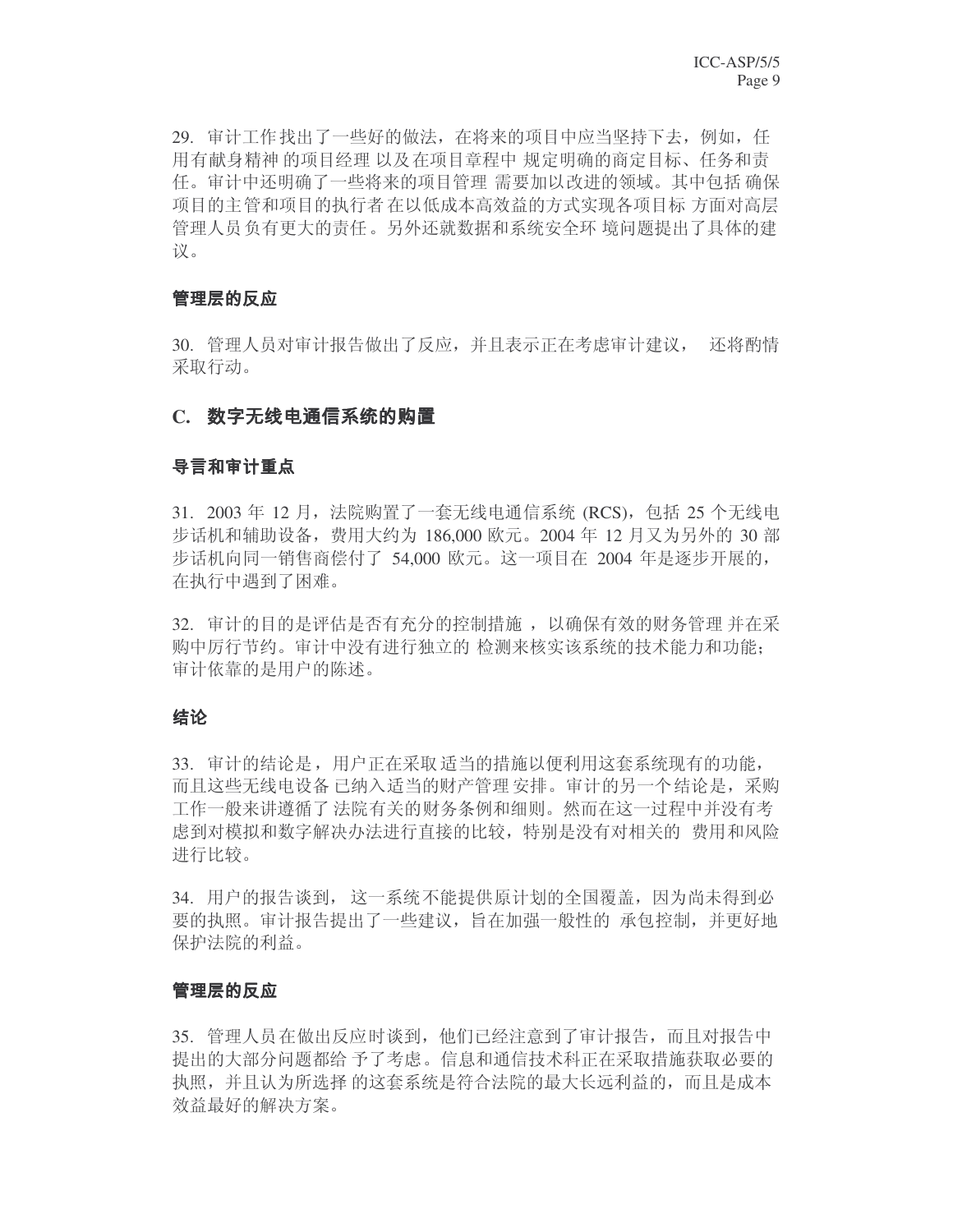ICC-ASP/5/5 Page 10

# IV. 落实建议所取得的进展

36. 管理层最终负责采取正确的行动、改进财务及行政管理做法以及改进内部 控制。办公室通过制定和实施一套跟踪审计建议 的落实进展情况的程序为管理 人员提供了帮助。

37. 办公室向书记官处提 供了外部和内部审计建议摘要, 以及一份管理层针对 办公室的 2004 年风险评估报告而做出的承诺摘要,并将其交给了协调理事会的 成员。

38. 下面的表 1 和图 1 概述了审计建议和承诺的落实情况。官员们报告说 63 项 建议中的 38 项已经得到全面或很大程度上的落实, 而且对于另外的 13 项已经 采取了或计划采取行动。所有的建议都得到了考虑, 对于余下的 12 项建议, 或 没计划采取行动, 或推迟了计划中的行动。

## 表 1: 建议和承诺的落实情况

| 落实情况             | 内部审计 | 外部审计 | 合计      | %        |
|------------------|------|------|---------|----------|
| 完全落实             | 14   | 15   | 29      | 46       |
| 大部分落实<br>为落实做准备  | 2    | 8    | 9<br>10 | 14<br>16 |
| 计划阶段             | 2    |      | 3       | 5        |
| 给予了考虑但未制定行动计划    | 4    | 4    | 8       | 13       |
| 没有进展或进展很小        |      | 4    |         | 6        |
| 合计               | 29   | 34   | 63      | 100      |
| 来源: 管理层的反应(未经审计) |      |      |         |          |